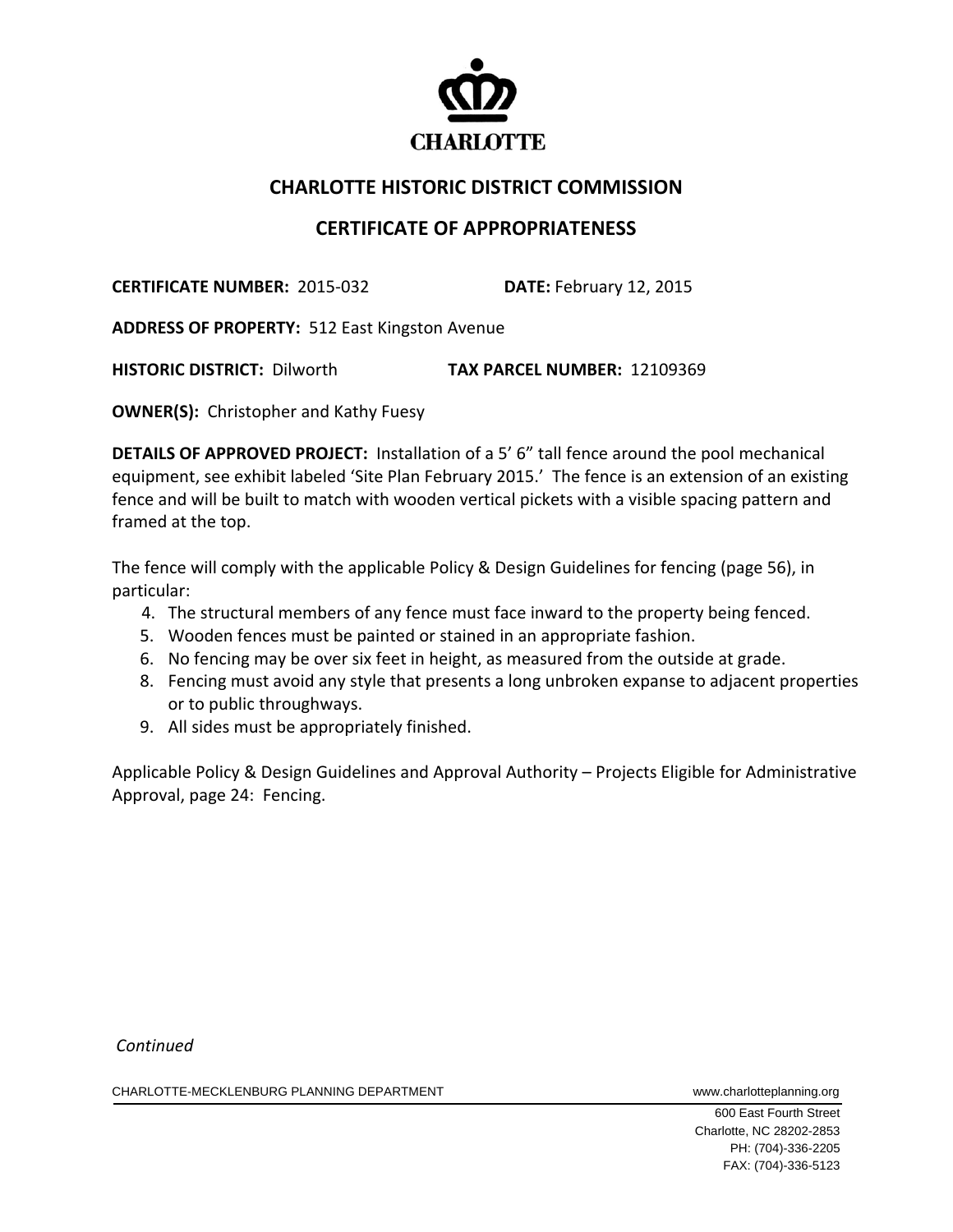**COA#** 2015‐032 **Page 2 Date: 2/12/2015**

- $\triangleright$  This Certificate of Appropriateness (COA) indicates that this project proposal has been determined to comply with the standards and policies of the Charlotte Historic District Commission.
- $\triangleright$  Display the blue COA placard in a visible location along with any required permits.
- $\triangleright$  No other approvals are to be inferred.
- $\triangleright$  No demolition other than that specifically indicated on any attached plans is authorized under this approval.
- $\triangleright$  All work must be completed in accordance with all other applicable state and local codes.
- Any changes from or additions or deletions to the plans referenced herein will void this Certificate, and a new application must be filed with the Historic District Commission.

This Certificate is valid for a period of six months from the date of issuance. Failure to obtain a building permit in that time will be considered as a failure to comply with the Certificate and the Certificate will become invalid. If a building permit is not required, then the approved work must be completed within six months of the date of issuance of this Certificate. The Certificate can be renewed within twelve months of its issuance by Historic District Commission staff by written request and submission of a valid reason for failure to comply within the six-month **deadline.**

 $\Gamma$   $\ell$ Chairman, Tom Egan

\_\_\_\_\_\_\_\_\_\_\_\_\_\_\_\_\_\_\_\_\_\_\_\_\_\_\_\_\_\_\_\_\_\_\_\_\_\_\_\_ \_\_\_\_\_\_\_\_\_\_\_\_\_\_\_\_\_\_\_\_\_\_\_\_\_\_\_\_\_\_\_\_\_\_\_\_\_\_\_\_\_\_\_